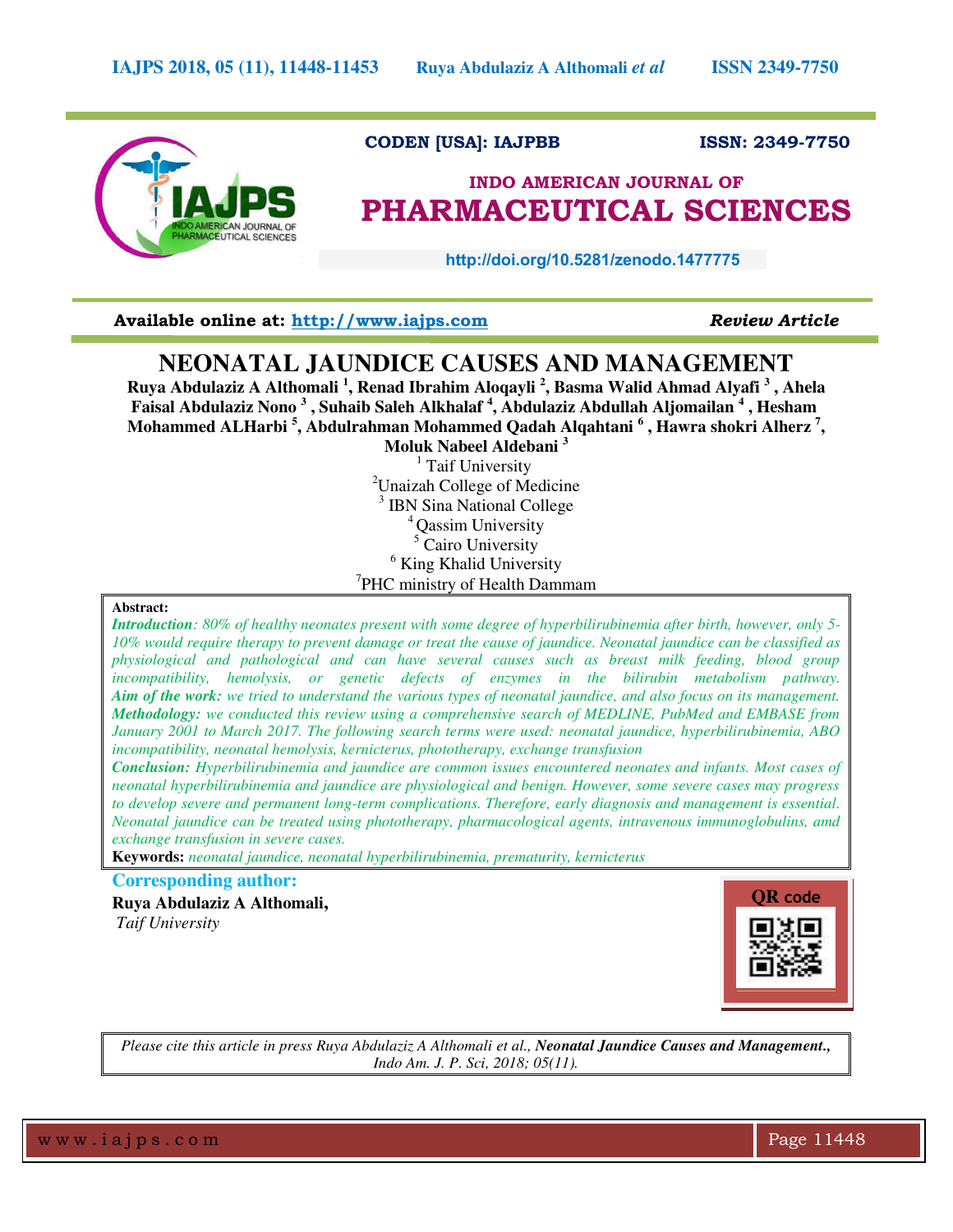**IAJPS 2018, 05 (11), 11448-11453 Ruya Abdulaziz A Althomali** *et al* **ISSN 2349-7750**

## **TRODUCTION:**

It has been reported that up to 80% of healthy neonates can present with idiopathic jaundice at birth. Neonatal jaundice can be defined as the presence of yellowish color of the sclera and the skin in a neonate, caused by bilirubin accumulation. Neonatal jaundice will immediate cause parents to be anxious, and physicians to be concerned of its causes. The National Neonatal-Perinatal Database reports the incidence of hyperbilirubinemia in neonates to be 3.3% in live births in house. On the other hand, hyperbilirubinemia-related morbidity in extramural admissions can reach 22.1%. When bilirubin levels increase in a neonate, the first thing to notice is yellowish discoloration of the dermal icterus, which will later continue to include the extremities and the body. This process is usually physiologic and can occur in more than half of the neonates during their first week of life [1].

However, significant increases in bilirubin levels are usually toxic and cause significant damage to the development of the central nervous system. They may also be associated with neurological and behavioral impairments on both preterm and full-<br>term neonates. Therefore, management of term neonates. Therefore, management of hyperbilirubinemia will be required in about 5-10% of neonates with jaundice in order to prevent these consequences [2].

Predisposing factors and risk factors associated with the development of neonatal jaundice are many and include: genetic predisposition, racial disparities, inherited defects, Gilbert's syndrome, Crigler Najjar 1 and 2, and spherocytosis. Many previous studies have suggested the strong association between neonatal hyperbilirubinemia, and certain genetic variations that alter the activity of enzymes. Examples of these include a variation in the gene encoding for the the uridine 5′-diphosphate glucuronosyltransferase 1A1 enzyme, which will lead to a significant reduction in the activity of the gene in both children and adults, leading to the accumulation of unconjugated bilirubin. Another example is the variation in the gene encoding for the organic anion transporter 2 (OATP2) which leads in severe neonatal hyperbilirubinemia [3].

## **METHODOLOGY:**

#### • **Data Sources and Search terms**

We conducted this review using a comprehensive search of MEDLINE, PubMed and EMBASE, from January 2001 to March 2017. The following search terms were used: neonatal jaundice, hyperbilirubinemia, ABO incompatibility, neonatal hemolysis, kernicterus, phototherapy, exchange

transfusion

## • **Data Extraction**

Two reviewers have independently reviewed the studies, abstracted data and disagreements were resolved by consensus. Studies were evaluated for quality and a review protocol was followed throughout.

## **Types of jaundice Physiological Jaundice**

Most cases of hyperbilirubinemia in neonates are in fact physiologic and lead to no serious complications. In rare cases of physiologic hyperbilirubinemia, where bilirubin levels reach toxic high levels, neurodevelopmental abnormalities could occur including intellectual deficits, athetosis, and loss of hearing. Physiological jaundice usually appears after at least 24 hours of birth, and peak after four or five days. It later disappears after about 2 weeks of life. In physiologic jaundice, bilirubin is predominantly unconjugated, and bilirubin levels in serum do not become higher than 15 mg/dl. More recent guidelines have suggested that even bilirubin levels that reach 17 or 18 mg/dl could be considered normal and physiological in an otherwise healthy full-term neonate [4,5].

## **Breast Feeding/ Milk Jaundice**

Neonates and infants who are exclusively breastfed can develop other types of jaundice related to breastfeeding. Similar to physiological jaundice, breast feeding jaundice appears after a day or two days of birth, and peaks at the first week of age. However, it can last longer than physiological jaundice, and usually will not completely disappear until the third of fourth week of life. Moreover, infants with breast feeding jaundice have been found to have higher levels of bilirubin than physiological jaundice. Moreover, in some infants, breast feeding jaundice can be recurrent as long as the breastfeeding period continues. It is rare for breast feeding jaundice to lead to the accumulation of toxic levels of bilirubin. In these cases, serious cerebral lesions can occur leading to the development of what is called nuclear jaundice, which could manifest with mental retardation, behavioral disorders, and hearing loss [6].

It is estimated that up to 30% of breastfed infants will develop a mild jaundice within the first three weeks of their life. This jaundice could sometimes persist for up to three months. On the other hand, the reduction of breastfeeding frequency will increase the risk and severity of physiological jaundice. Therefore, the best management of this jaundice in an otherwise healthy full-term baby is to encourage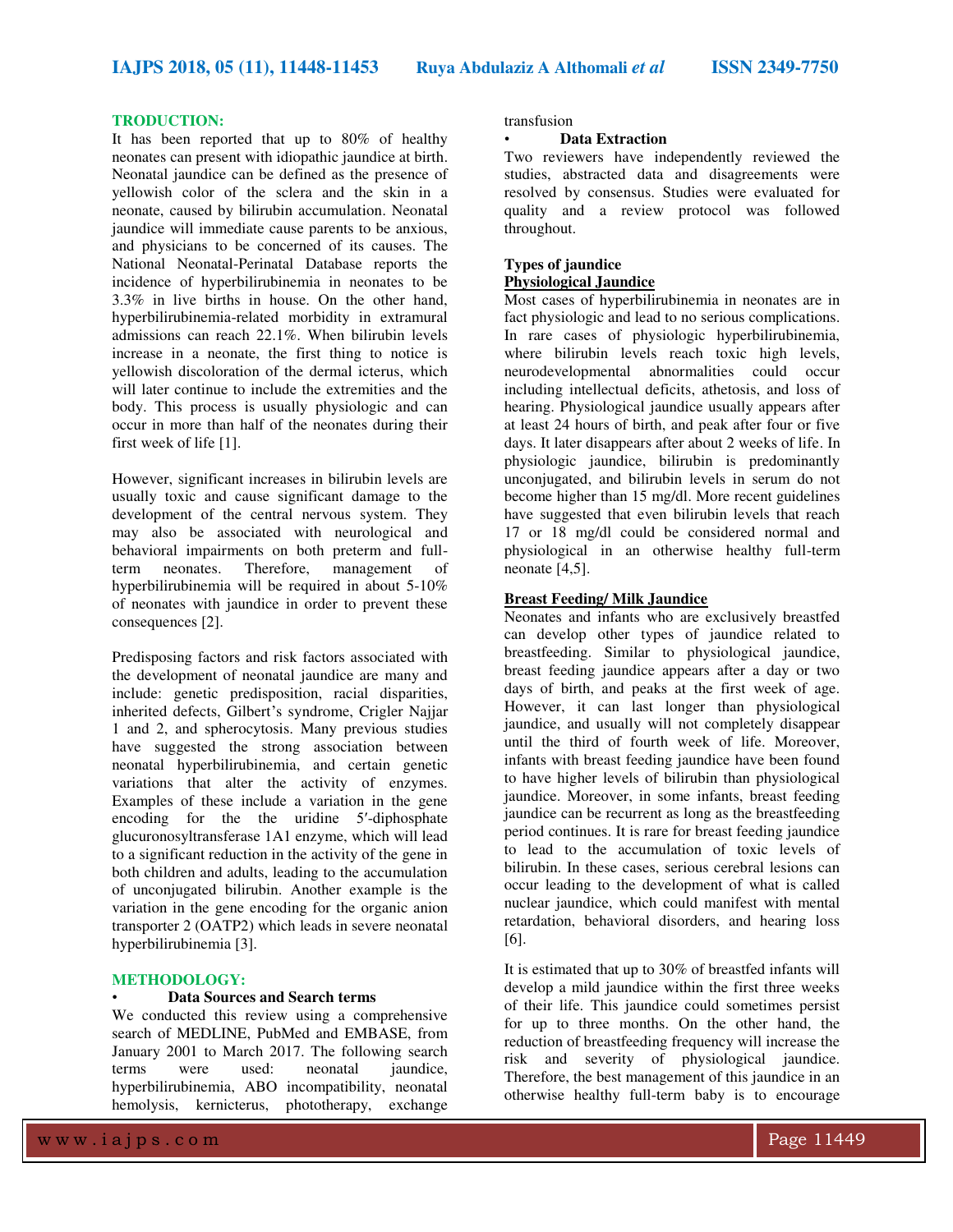mothers to continue breastfeeding for at least ten times daily [7].

The breast milk of the mother can also affect the occurrence of hyperbilirubinemia in a neonate. In fact, up to 4% of infants who are exclusively breastfed can develop jaundice within the first three weeks of life, where bilirubin levels can become higher than 10 mg/dl. In these cases, if the jaundice persists for longer time, it should be managed as prolonged jaundice. In breast milk jaundice, bilirubin is usually unconjugated, which could confuse this case with other cases, and make it important to exclude more serious etiologies. It is important to encourage mothers to increase the frequency of breastfeeding until bilirubin levels return to their normal values. However, if bilirubin levels are higher than 20 mg/dl it is recommended to stop breastfeeding, as this could be associated with permanent neurological complications [7].

## **Hemolytic Jaundice**

A. Rh Factor Hemolytic Disease

In cases where alloimmunization of maternal RBCs, Rhesus hemolytic disease of the newborns (RHDN) occurs. In these cases, the mother's body produces antibodies that attack specific antigens on the RBCs of the fetus, most likely, the Rh antigens. This is most likely to occur when an Rh negative mother has an Rh positive fetus. In these cases, the mother produces antibodies against the Rh antigen, and these antibodies can cross the placenta and enter the circulation of the fetus. This will cause the fetus to develop a clinical picture that ranges from mild hemolytic anemia, to severe hemolytic anemia followed by fetal hydrops. Infants who have a risk of developing Rhesus hemolytic disease of the newborns should be early investigated and treated. Investigations for these infants include packed cell volume, blood group, Rh typing, serum bilirubin, and reticulocytes count. Immediately following birth, these patients should be initiated on phototherapy, which should continue until the level of bilirubin decreases significantly [8].

## B. ABO Incompatibility

It is estimated that ABO incompatibility between the fetus and the mother can occur in up to 20% of pregnancies, and results from an O mother and who has an A or B fetus. Therefore, it is important to closely monitor mothers who have an O blood group for at least three days after birth. However, it is not generally recommended to perform routine screening of cord blood in their infants. ABO incompatibility jaundice usually starts to appear at the age of one day. If it appears earlier, or it becomes severe, further investigations must be done to rule out more severe etiologies. Intensive phototherapy is indicated in these cases [9].

## C. G6PD Deficiency

The management of spherocytosis, G6PD deficiency, and similar diseases is similar to the management of ABO incompatibility. Of these, the most common one is G6PD deficiency. It causes significant dysfunction of the hexose monophosphate pathway within the RBCs leading to hemolysis. It should be suspected in any neonate who has a family history with hemolytic jaundice, or who originates from an are where G6PD is prevalent [10].

## **Clinical Evaluation**

Kramer was the first to suggest the use of dermal staining to clinically guide physicians and help them determine severity of jaundice. The progression of dermal straining occurs in a direction that is cephalocaudal. It is important to examine infants in good light conditions. Moreover, the examination should include paling the neonate's skin with pressure to be able to note the underlying skin and subcutaneous color. Urgent laboratory investigations, including bilirubin levels, must be collected in any infant with yellow skin that extends beyond the thighs. In infants who have already received phototherapy, or who have dark skin, clinical examination may not provide reliable assessment of the condition [11].

#### **Assessment of Bilirubin**

The serum bilirubin level is usually checked using biochemical methods, transcutaneous bilirubinometer or Bilimeter [12].

### **Biomechanical**

The best method for the assessment of bilirubin levels is the measurement of both conjugated and total bilirubin using the reaction of van den Bergh [12].

## **Bilimeter**

Bilimeter is used to measure the levels of total bilirubin in the serum and is based on spectrophotometry techniques. This is a general method to use in neonates due to the predominance of unconjugated bilirubin [12].

### Transcutaneous Bilirubinometer

This is a noninvasive method that uses the spectral reflectance of multi wavelengths that are released from the skin bilirubin. This instrument's accuracy is usually affected by the pigmentation of the skin and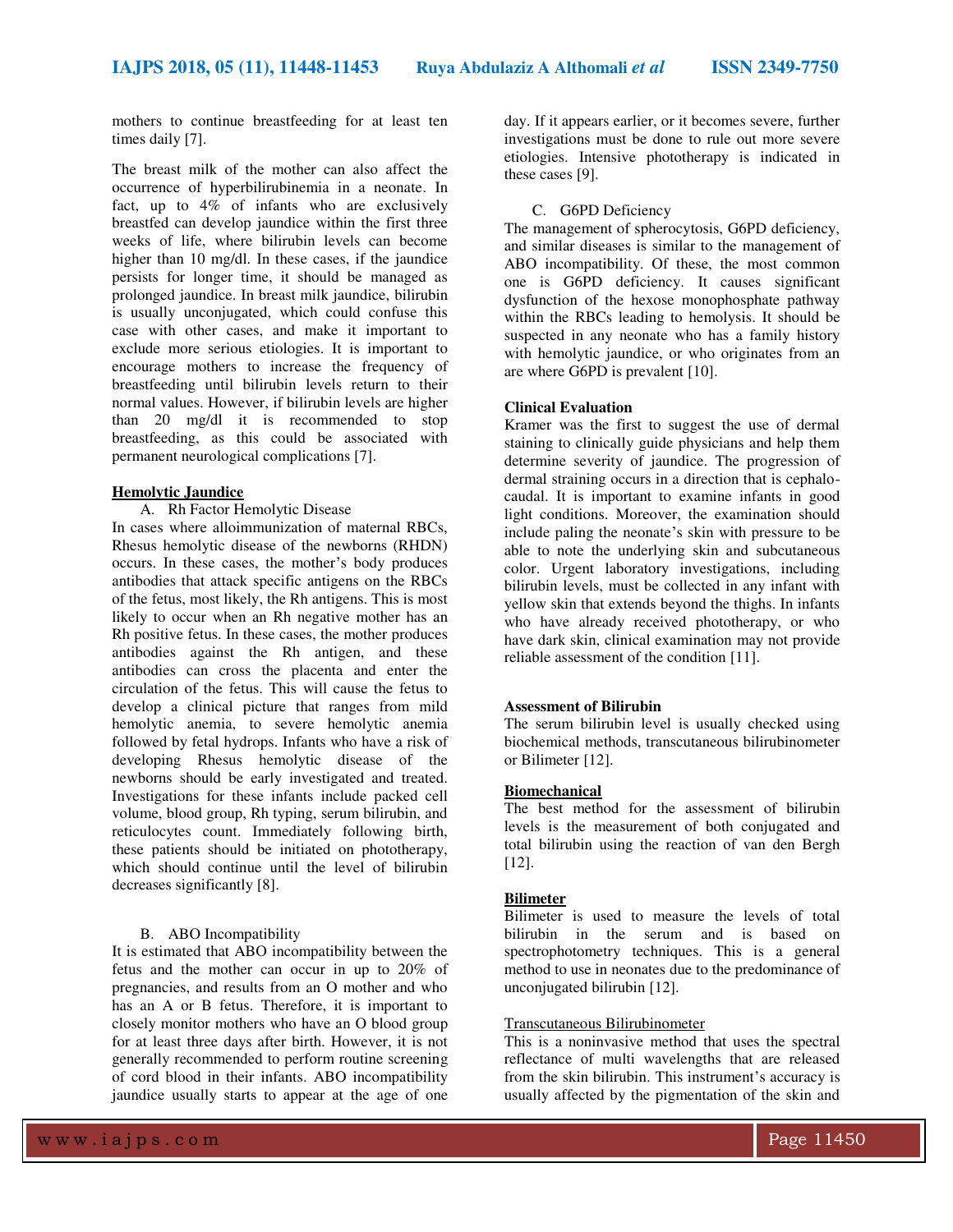its thickness [13].

## **Clinical Approach**

The first step in the evaluation of an infant who has jaundice is to distinguish between pathological jaundice and physiological jaundice. The AAP has released their guidelines in this regard as the following [14]:

## **Evidence of Hemolysis**

When the onset starts within the first day of life, this could immediately raise the suspicion for pathological jaundice, most likely hemolytic. Other alarming presentations include pallor, hydrops fetalis, hepatosplenomegaly, hemolysis appearing on blood smear, reticulocytosis, rapid elevation in bilirubin levels, and positive family history for jaundice or hemolysis [9].

## **Instructions and Precautionary Measure for Parents during Physiological Jaundice**

Jaundice usually has a benign course, which should be clearly explained to parents. It is essential to encourage the mother to exclusively breastfeed her neonate more frequently, and for more than eight times daily, with no other feeding or water. It is also important to inform parents that they should keep monitoring their child and call the doctor immediately of the jaundice progresses to the legs. Finally, any infant must be reevaluated at the age of four days, to make sure breastfeeding is sufficient, and rule out the presence of pathologies [15].

## **Management of pathological Jaundice**

It is recommended to perform laboratory investigations to assess bilirubin levels in the serum of any infant with jaundice. Management and treatment should be started when there is pathological jaundice. Generally, if the jaundice starts within less than 24 hours following birth, it is considered pathological and managed as a hemolytic jaundice. All these investigations must be acquired: blood group, RH type, DCT, packed cell volume, blood smear, RBCs morphology, reticulocytes count, and G6PD enzyme levels. These investigations will diagnose most causes and etiologies of hemolytic jaundice. Phototherapy should be started in these cases and continued until the bilirubin level sufficiently decreases. When there is any suspicion that there might be encephalopathy and/or kernicterus, exchange transfusion must be immediately started regardless of the levels of bilirubin in the serum [15].

## **Treatment Options for Jaundice**

Treatment of jaundice is grouped into two main categories: phototherapy and pharmacological therapy. Phototherapy is further classified into conventional, intensive, and exchange transfusion, whereas pharmacological therapy is further grouped into IV immunoglobulins, phenobarbitone, and metalloporphyrins [16].

## **Phototherapy**

Phototherapy provides an easy and safe method to treat hyperbilirubinemia with minimal side effects. Its efficacy mainly depends on the exposure to the phototherapy; for example, single surface phototherapy is significantly less effective than double surface phototherapy [17]**.** Moreover, the use of phototherapy continuously is associated with better outcomes than its use intermittently. It is recommended not to interrupt phototherapy except during breastfeeding. Types of phototherapy are [14,18]:

- Conventional Phototherapy: This is used in mild and non-hemolytic neonatal jaundice.
- Intensive Phototherapy:

This is use in more severe cases, severe elevations in bilirubin, hemolytic jaundice, or failure of the conventional phototherapy to relieve the jaundice.

 Exchange Transfusion: This is used to remove antibodies that are causing hemolysis and is used in Rh Isoimmunization and ABO Incompatibility.

## **Pharmacological Treatment:**

Pharmacological therapy of jaundice is usually grouped into the following categories:

## *(a) Phenobarbitone*

This agent work by decreasing the processing of bilirubin, which includes the uptake, conjugation, and excretion of the bilirubin by the liver. This will eventually lead to a significant reduction in the levels of bilirubin in the blood. However, phenobarbitone has a slow onset, and takes a few days to effectively work. It has been found to lead to a significant improvement of jaundice in neonates with hemolytic jaundice following three to five days of treatment. It also has a relatively safe profile, with minimal adverse events. The use of phenobarbitone in the management and treatment of neonatal jaundice is supported by solid evidence and large studies [19].

# *(b) Intravenous Immunoglobulin (IVIG)*

Several studies have demonstrated the efficacy of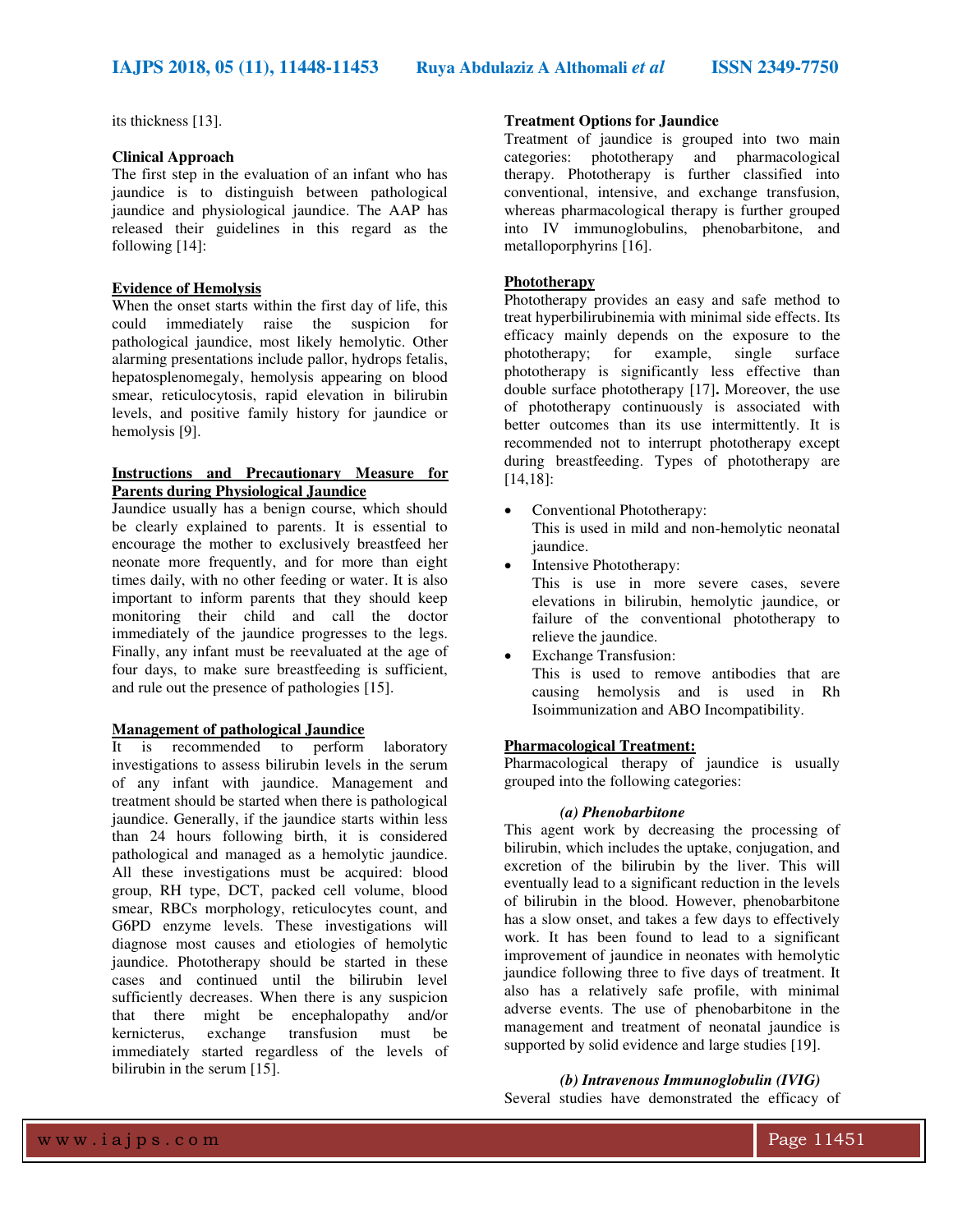high doses of IVIG in the treatment of neonatal jaundice [20].

## *(c) Metalloporphyrins*

These drugs are still in the experimental phases with no strong evidence supporting their use. However, results are promising for the management and treatment of both hemolytic and nonhemolytic jaundice in the neonates. Moreover, they have been shown to be associated with relatively safe profiles and minimal adverse events **<sup>21</sup>** .

## **Follow-up**

It is essential to strictly monitor and follow up infants who develop jaundice, especially if their bilirubin levels exceeded 20 mg/dl or they required exchange transfusion. This is due to their higher risk of developing permanent neurological disorders. In addition, all these infants must be assessed for hearing loss using a Brainstem Evoked Response Audiometry at the age of three months **<sup>22</sup>** .

#### **CONCLUSION:**

Hyperbilirubinemia and jaundice are common issues encountered neonates and infants. Most cases of neonatal hyperbilirubinemia and jaundice are physiological and benign. However, some severe cases may progress to develop severe and permanent long-term complications. Therefore, it is essential to early diagnose and manage pathological causes of neonatal jaundice. Most causes of pathological jaundice are due to hemolysis. Neonatal jaundice can be mainly treated using phototherapy. Other pharmacological therapies include phenobarbitone and IV immunoglobulins. Exchange transfusion is used in severe cases or when other measures fail to improve the jaundice.

#### **REFERENCES:**

- **1.** Narional Neonatal-Perinatal Databaase. NNPD Network, Indian Council of Medical Research, New Delhi. 2003; available at http://www.newbornwhocc.org/pdf/nnpd\_report\_ 2002-03.PDF
- **2. Chou SC** *et al.* Management of hyperbilirubinemia in newborns: measuring performance by using a benchmarking model. Pediatrics. 2003; 112: 1264-1273.
- **3. Huang MJ, Kua KE, Teng HC, Tang KS, Weng HW, Huang CS**. Risk factors for severe hyperbilirubinemia in neonates. Pediatr Res. 2004; 56: 682-689.
- **4. Clarkson JE, Cowan JO, Herbison GP**. Jaundice in full term healthy neonates--a population study. Aust Paediatr J. 1984;20: 303- 308.
- **5. Dennery PA, Seidman DS, Stevenson DK**. Neonatal hyperbilirubinemia. N Engl J Med. 2001; 344: 581-590.
- **6. Gartner LM, Lee KS**. Jaundice in the breastfed infant. Clin Perinatol. 1999; 26: 431-445, vii.
- **7. Schneider AP.** Breast milk jaundice in the newborn. A real entity. JAMA. 1986; 255: 3270- 3274.
- **8. Stockman JA.** Overview of the state of the art of Rh disease: history, current clinical management, and recent progress. J Pediatr Hematol Oncol. 2001; 23: 554-562.
- **9. Murray NA, Roberts IA. Haemolytic disease of** the newborn. Arch Dis Child Fetal Neonatal Ed. 2007; 92: F83-88.
- **10. Kaplan M, Hammerman C**. Severe neonatal hyperbilirubinemia. A potential complication of glucose-6-phosphate dehydrogenase deficiency. Clin Perinatol. 1998; 25: 575-590.
- **11. Johnson L, Bhutani VK.** Guidelines for management of the jaundiced term and near-term infant. Clin Perinatol. 1998; 25: 555-574.
- **12. Watson D, Rogers JA**. A study of six representative methods of plasma bilirubin analysis. J Clin Pathol. 1961; 14: 271-278.
- **13. Bosschaart N** *et al.* Limitations and opportunities of transcutaneous bilirubin measurements. Pediatrics. 2012; 129: 689-694.
- **14. American Academy of Pediatrics Subcommittee on H**. Management of hyperbilirubinemia in the newborn infant 35 or more weeks of gestation. Pediatrics. 2004; 114: 297-316.
- **15. Maisels MJ, Watchko JF, Bhutani VK, Stevenson DK**. An approach to the management of hyperbilirubinemia in the preterm infant less than 35 weeks of gestation. J Perinatol. 2012; 32: 660-664.
- **16. Ennever JF**. Blue light, green light, white light, more light: treatment of neonatal jaundice. Clin Perinatol. 1990; 17: 467-481.
- **17. Cremer RJ, Perryman PW, Richards DH (1958):** Influence of light on the hyperbilirubinaemia of infants. Lancet. 1958; 1: 1094-1097.
- **18. Maisels MJ**. Phototherapy--traditional and nontraditional. J Perinatol. 2001; 21: 93-97; discussion 104-107.
- **19. Shankaran S, Woldt E, Nelson J, Bedard M, Delaney-Black V**. Antenatal phenobarbital therapy and neonatal outcome. II: Neurodevelopmental outcome at 36 months.